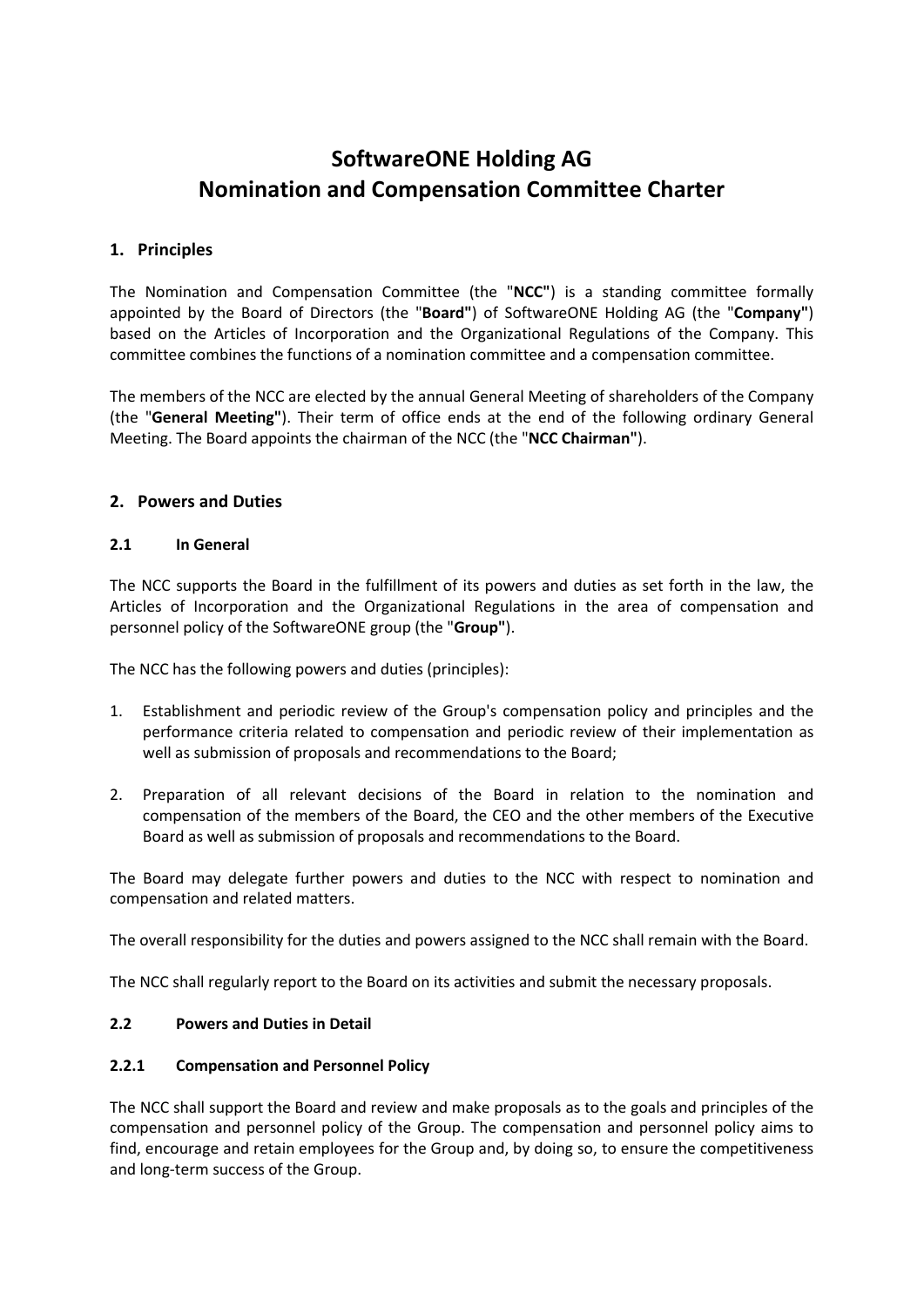Once per year, the NCC shall receive information on the implementation of these goals and principles by the Executive Board. This shall include concepts concerning leadership and cooperation, salaries and incentives, training as well as internal communication.

# **2.2.2 Performance Assessment, Training and Succession Planning**

Once per year, the NCC shall review the assessment of the members of the Executive Board proposed by the CEO, and the corresponding measures. The NCC shall carry out this evaluation for the CEO, and the CEO for the other members of the Executive Board.

Once per year, the NCC shall receive information on the personnel development and the corresponding measures at the second level management.

At least once per year, the NCC shall report to the Board on succession planning, including planning and training for unforeseen and emergency situations, and management development for members of the Executive Board (including the CEO) and other key members of the management as the NCC shall determine.

## **2.2.3 Contracts with Members of the Board and of the Executive Board**

The NCC shall make proposals as to the contracts with the members of the Executive Board (including the CEO) and any contracts with the members of the Board to the Board for approval.

## **2.2.4 Compensation**

## **2.2.4.1 In General**

In accordance with the Articles of Incorporation, the NCC shall evaluate and prepare the compensation guidelines and the applicable performance criteria in the area of compensation and make corresponding proposals to the Board. In addition to base salary, this may also include variable cash compensation, compensation in options, shares and/or similar instruments pursuant to the applicable participation programs, pension plans and/or additional benefits within the framework of the total compensation.

The NCC shall review the effect, attractiveness and competitiveness of these plans at least every two years.

The NCC shall review the compensation report to be prepared by the Executive Board and submit a corresponding proposal to the Board.

## **2.2.4.2 Compensation of the Board and the Executive Board**

The NCC has the following powers and duties in connection with the compensation of the Board and the Executive Board (including the CEO):

1. Propose, in line with the maximum aggregate compensation for the Board, as approved by the respective General Meeting, the individual compensation of the members of the Board to the Board for approval. The proposal of the compensation of the Board members shall consider their responsibilities and functions. In proposing so, the NCC shall also give appropriate consideration to the levels of Board member compensation at similar companies.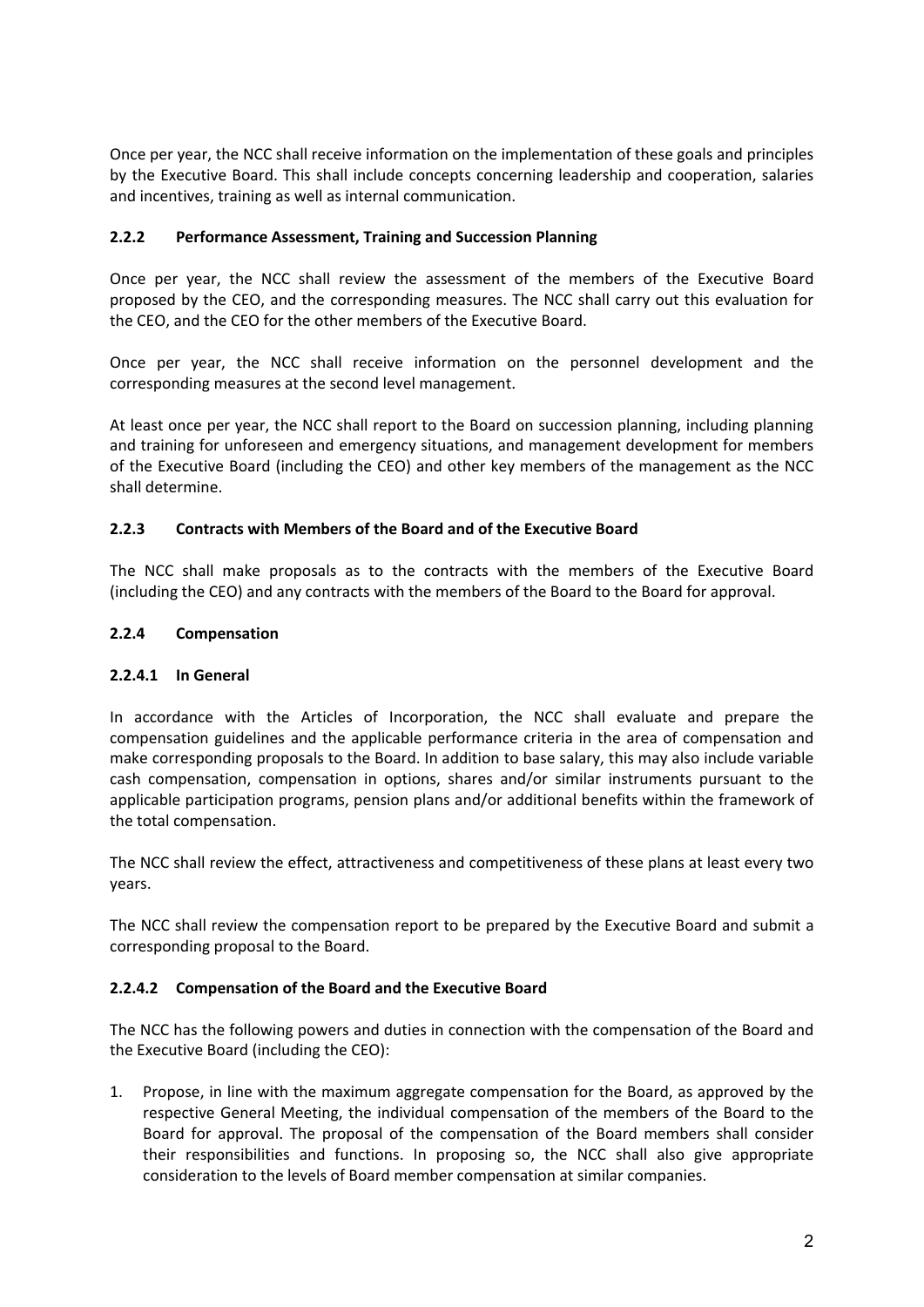- 2. Propose, in line with the maximum aggregate compensation amount for the Executive Board (including the CEO), as approved by the respective General Meeting, the individual compensation of the members of the Executive Board, as proposed by the CEO, and submit corresponding proposals to the Board. The individual compensation of the CEO shall be proposed directly by the NCC to the Board.
- 3. Propose to the Board on an annual basis the maximum aggregate compensation amount for each of the Board and the Executive Board (including the CEO) to be proposed by the Board to the General Meeting for approval.
- 4. Propose to the Board, if necessary, the use of the additional amount (*Zusatzbetrag*) for the compensation of new members of the Executive Board (including the CEO) in accordance with the Articles of Incorporation.
- 5. Recommend to the Board the performance metrics applicable to the CEO, evaluate the CEO's performance based on such performance metrics during the relevant period and propose the compensation of the CEO based on such evaluation. The performance metrics applicable to the other members of the Executive Board shall be set by the CEO. The NCC shall review and recommend to the Board, taking into account the recommendations of the CEO, the individual compensation of the other members of the Executive Board, based on the evaluation of the other Executive Board members' performance undertaken by the CEO.

## **2.2.4.3 Compensation of the Head of Internal Audit**

The NCC shall determine the compensation of the head of the internal audit and submit a corresponding proposal to the Board.

## **2.2.5 Nomination of Members and Chairman of the Board and the Committees and of the Members of the Executive Board**

In connection with the nomination of the members and the Chairman of the Board, the committees and the Executive Board (including the CEO), the NCC has the following powers and duties:

- 1. Determine the criteria for the selection of candidates (members and Chairman of the Board, members and chairman of the NCC and of the AC) for election to the Board, election as Chairman of the Board or election to the NCC by the General Meeting, prepare the selection in accordance with these criteria and submit corresponding proposals to the Board.
- 2. For its proposals, the NCC shall take into account the experience, independence, compatibility with other directors, culture, other commitments of each proposed director, and such other factors as the NCC deems relevant.
- 3. Evaluate candidates for the position as CEO, who is to be appointed by the Board, and submit corresponding proposals to the Board.
- 4. Evaluate, together with the CEO, candidates for the Executive Board (excluding the CEO), whose members are to be appointed by the Board, and submit corresponding proposals to the Board.
- 5. Review on an annual basis the independence of the members of the Board and the committees and report its assessment to the Board, which shall decide.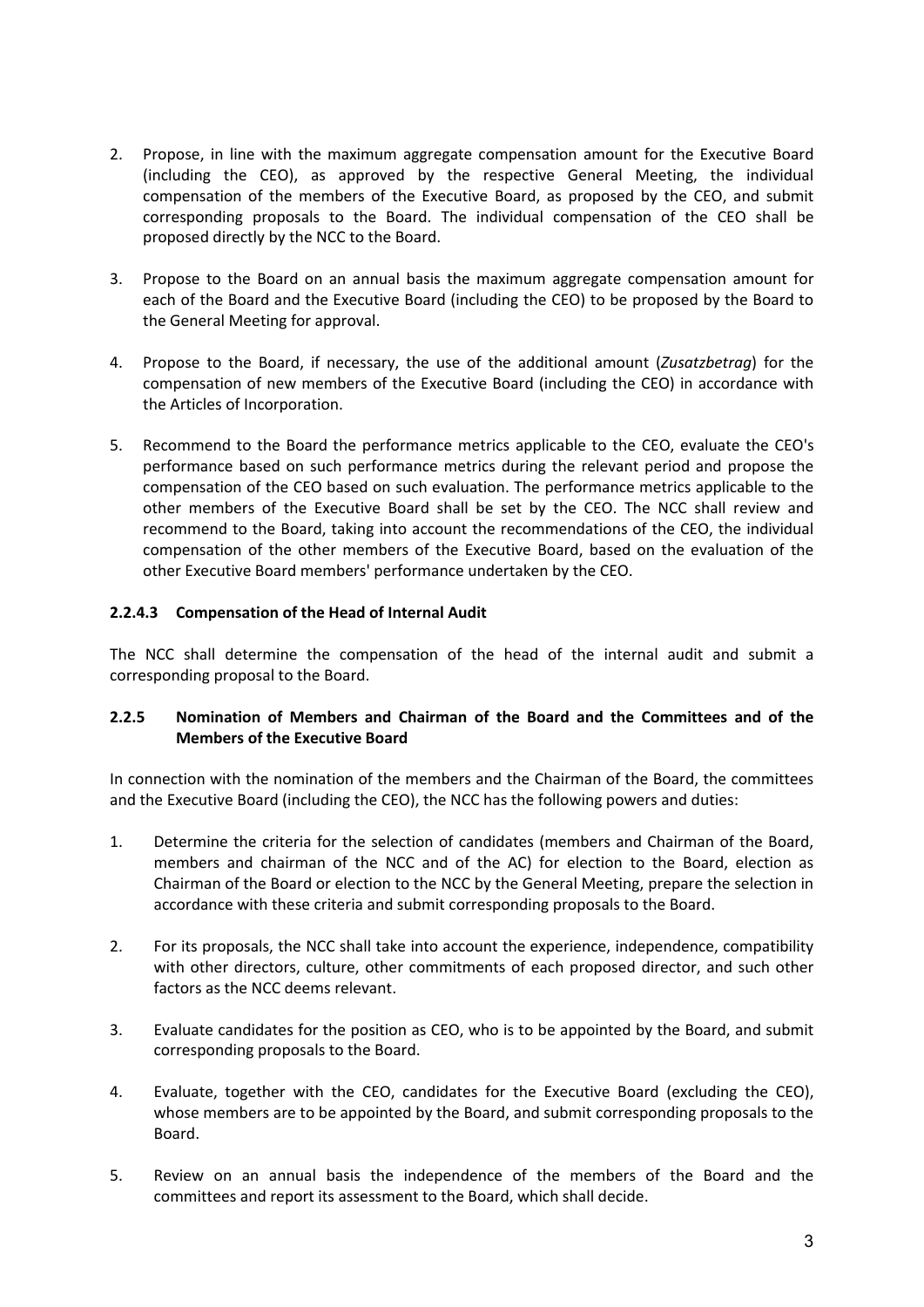When determining the criteria of candidates for the Board, the NCC shall take into account the criteria for the composition of the board of directors as set forth in the Swiss Code of Best Practice.

#### **2.2.6 Insurance and Pension Plans**

The NCC shall evaluate appropriate insurance for the members of the Board and the Executive Board (including the CEO) (e.g., D&O insurance) at least every two years and propose the necessary adiustments to the Board.

At least every two years, the NCC shall review the pension plans in place for the employees of the Group.

#### **2.2.7 Annual Evaluation**

The NCC shall assist the Board in carrying out an annual review and evaluation of the performance of the Board and its committees.

#### **2.2.8 Mandates Outside the SoftwareONE Group**

The NCC shall review the acceptance of mandates outside of the Group by members of the Board (in case of a potential conflict of interest only) or of the Executive Board (including the CEO) and submit corresponding proposals to the Board.

#### **3. Organization**

#### **3.1 Composition**

The NCC shall be composed of at least three members of the Board.

The members of the NCC are elected annually and individually by the annual General Meeting pursuant to the laws and the Articles of Incorporation. The chairman is appointed by the Board.

The term of office of the members of the NCC and the NCC Chairman ends at the end of the following annual General Meeting. In case of vacancies on the NCC, the Board may appoint the members of the NCC from among its members for the remaining term of office.

The Board aims for proposing non-executive and independent members within the meaning of the Swiss Code of Best Practice for Corporate Governance to be elected by the General Meeting as member of the NCC in accordance with the provisions of the Swiss Code of Best Practice for Corporate Governance. The Board may propose members to be elected as member of the NCC who are significant shareholders or represent significant shareholders of the Company.

#### **3.2 Procedures**

The NCC shall meet as often as business requires and at least three times per year.

Meetings are called by the NCC Chairman or, in his/her absence, by the most senior member of the NCC. Meetings shall also be called upon the request of a member of the NCC setting forth the reasons for the request.